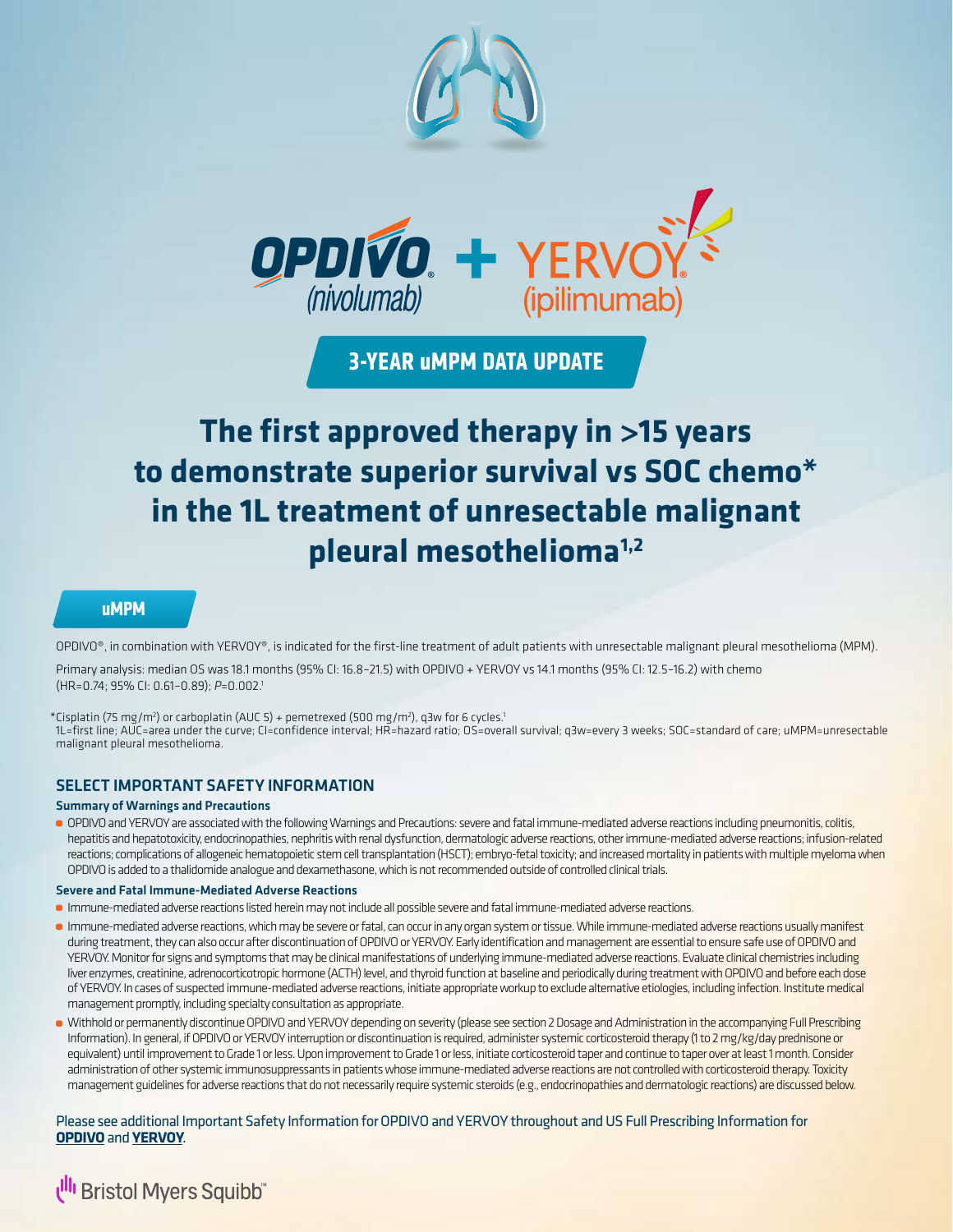## **OPDIVO® (nivolumab) + YERVOY® (ipilimumab): 23% of patients alive at 3 years vs SOC chemo2 \*** For the 1L treatment of adult patients with unresectable malignant pleural mesothelioma



Minimum follow-up of 35.5 months

Extended follow-up analysis (minimum follow-up 35.5 months)

- Median OS: 18.1 months (95% CI: 16.8–21.0) with OPDIVO + YERVOY and 14.1 months (95% CI: 12.4–16.3) with chemo; HR=0.73 (95% CI: 0.61–0.87)2
- Median PFS: 6.8 months (95% CI: 5.6–7.4) with OPDIVO + YERVOY and 7.2 months (95% CI: 6.9–8.0) with chemo; HR=0.92 (95% CI: 0.76–1.11)2

Study design: Checkmate 743 was a phase 3, randomized, open-label trial of OPDIVO (3 mg/kg) q2w in combination with YERVOY (1 mg/kg) q6w for up to 2 years (n=303) vs pemetrexed (500 mg/m²) q3w with cisplatin (75 mg/m²) q3w or carboplatin (AUC 5) q3w for 6 cycles (n=302) as 1L therapy in unresectable malignant pleural mesothelioma. The primary endpoint was OS. Key secondary endpoints included PFS and ORR.<sup>1,2</sup>

The recommended dose of OPDIVO is 360 mg q3w with YERVOY 1 mg/kg q6w, administered as an IV infusion over 30 minutes until disease progression, unacceptable toxicity, or for up to 2 years<sup>1</sup>

\*Compared vs chemo. Cisplatin (75 mg/m2 ) or carboplatin (AUC 5) + pemetrexed (500 mg/m2 ), q3w for 6 cycles.2

## SELECT IMPORTANT SAFETY INFORMATION

## Serious Adverse Reactions

■ In Checkmate 743, serious adverse reactions occurred in 54% of patients receiving OPDIVO plus YERVOY. The most frequent serious adverse reactions reported in ≥2% of patients were pneumonia, pyrexia, diarrhea, pneumonitis, pleural effusion, dyspnea, acute kidney injury, infusion-related reaction, musculoskeletal pain, and pulmonary embolism. Fatal adverse reactions occurred in 4 (1.3%) patients and included pneumonitis, acute heart failure, sepsis, and encephalitis.

## Common Adverse Reactions

In Checkmate 743, the most common adverse reactions (≥20%) in patients receiving OPDIVO plus YERVOY were fatigue (43%), musculoskeletal pain (38%), rash (34%), diarrhea (32%), dyspnea (27%), nausea (24%), decreased appetite (24%), cough (23%), and pruritus (21%).

Please see additional Important Safety Information for OPDIVO and YERVOY throughout and US Full Prescribing Information for **[OPDIVO](https://packageinserts.bms.com/pi/pi_opdivo.pdf)** and **[YERVOY](https://packageinserts.bms.com/pi/pi_yervoy.pdf)**.

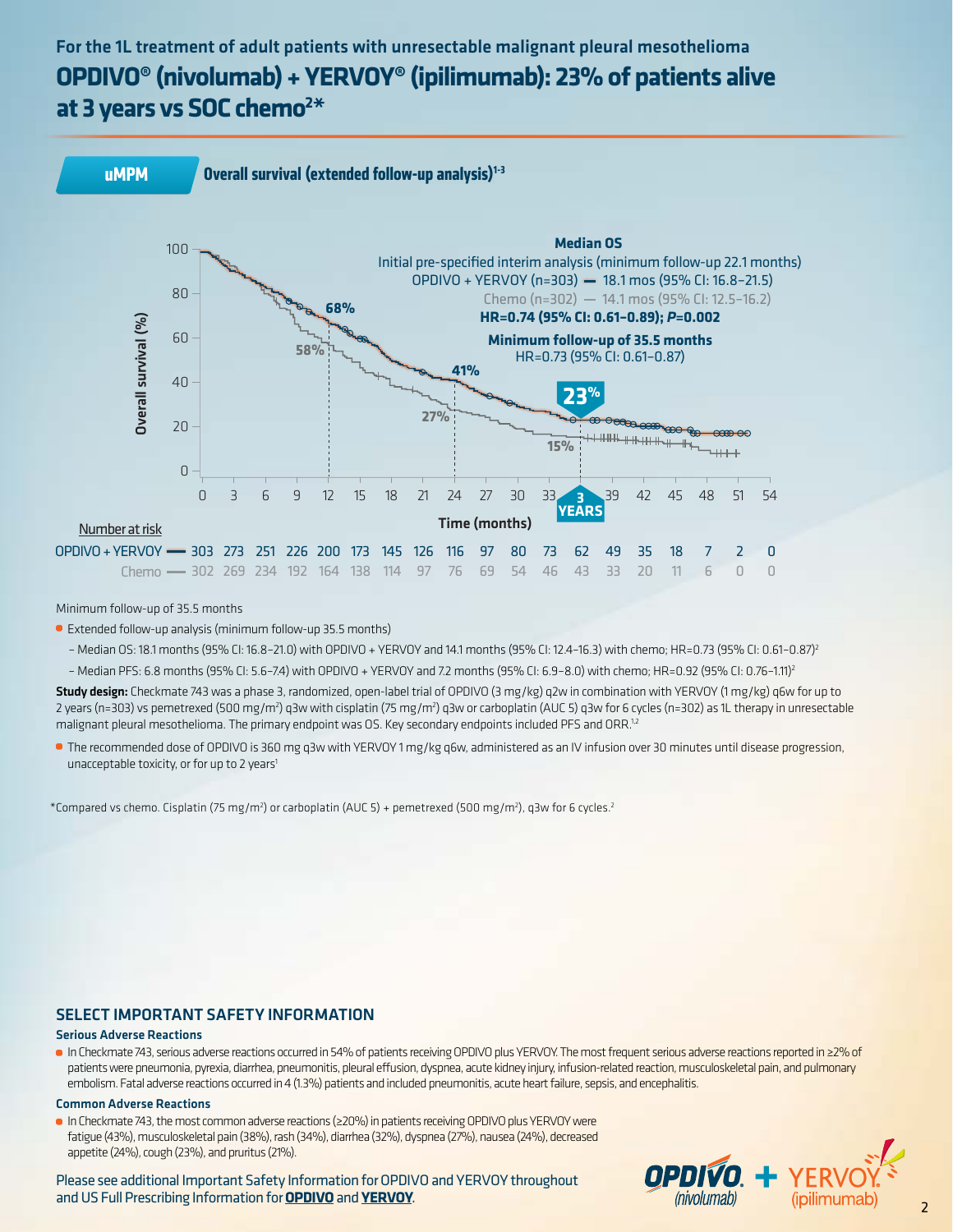## For the 1L treatment of adult patients with unresectable malignant pleural mesothelioma **28% of OPDIVO® (nivolumab) + YERVOY® (ipilimumab) responders were still**  responding at 3 years<sup>2\*</sup>

## **Duration of response (extended follow-up analysis)**<sup>1,2</sup>

ORR† was 40% with OPDIVO + YERVOY (120/303) and 44% with chemo (133/302); CR=2.6% with OPDIVO + YERVOY and CR=0% with chemo2



## Minimum follow-up of 35.5 months.<sup>2</sup>

**uMPM**

\*Compared vs chemo. Cisplatin (75 mg/m2 ) or carboplatin (AUC 5) + pemetrexed (500 mg/m2 ), q3w for 6 cycles.2

† Per adapted mRECIST for pleural mesothelioma lesions and/or RECIST v.1.1 criteria for non-pleural lesions.1

CR=complete response; DOR=duration of response; IV=intravenous; mo=month; mRECIST=modified RECIST; ORR=overall response rate; PFS=progression-free survival; q2w=every 2 weeks; q6w=every 6 weeks; RECIST=Response Evaluation Criteria In Solid Tumors.

## SELECT IMPORTANT SAFETY INFORMATION

#### Severe and Fatal Immune-Mediated Adverse Reactions

Immune-Mediated Pneumonitis

OPDIVO and YERVOY can cause immune-mediated pneumonitis. The incidence of pneumonitis is higher in patients who have received prior thoracic radiation. In NSCLC patients receiving OPDIVO 3 mg/kg every 2 weeks with YERVOY 1 mg/kg every 6 weeks, immune-mediated pneumonitis occurred in 9% (50/576) of patients, including Grade 4 (0.5%), Grade 3 (3.5%), and Grade 2 (4.0%). Four patients (0.7%) died due to pneumonitis.

#### Immune-Mediated Colitis

- OPDIVO and YERVOY can cause immune-mediated colitis, which may be fatal. A common symptom included in the definition of colitis was diarrhea. Cytomegalovirus (CMV) infection/reactivation has been reported in patients with corticosteroid-refractory immune-mediated colitis. In cases of corticosteroid-refractory colitis, consider repeating infectious workup to exclude alternative etiologies.
- Immune-Mediated Hepatitis and Hepatotoxicity
- **OPDIVO and YERVOY can cause immune-mediated hepatitis.**

Please see additional Important Safety Information for OPDIVO and YERVOY throughout and US Full Prescribing Information for **[OPDIVO](https://packageinserts.bms.com/pi/pi_opdivo.pdf)** and **[YERVOY](https://packageinserts.bms.com/pi/pi_yervoy.pdf)**.

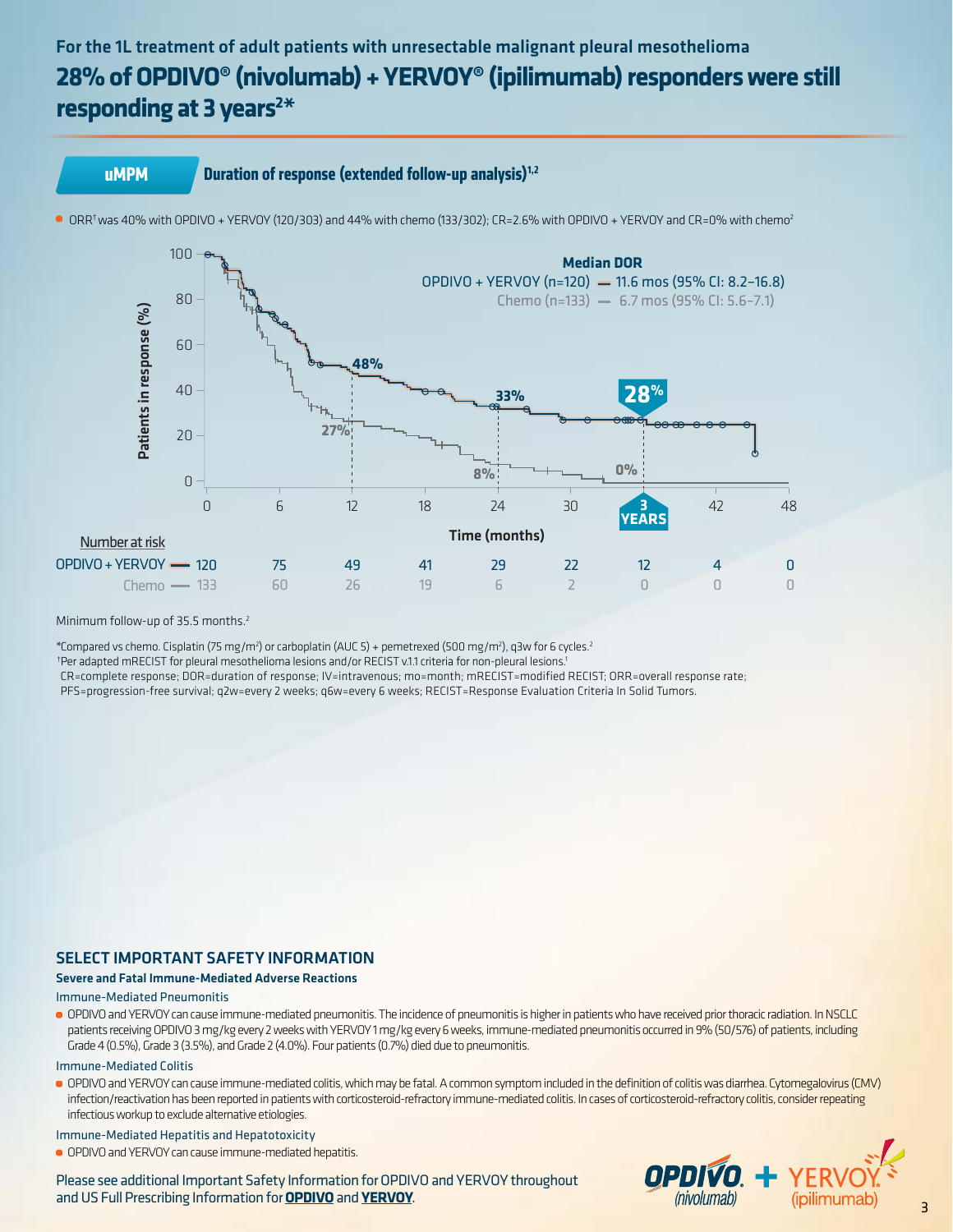## For the 1L treatment of adult patients with unresectable malignant pleural mesothelioma **OPDIVO® (nivolumab) + low-dose YERVOY® (ipilimumab) (1 mg/kg) dosing1**



OPDIVO is administered as an IV infusion over 30 minutes<sup>1</sup>

**P** YERVOY is administered as an IV infusion over 30 minutes<sup>4</sup>

*Learn more about OPDIVO + YERVOY–based regimens in thoracic cancers. Visit www.opdivocombomnsclc-mpm.com*

## SELECT IMPORTANT SAFETY INFORMATION

## Infusion-Related Reactions

OPDIVO and YERVOY can cause severe infusion-related reactions. Discontinue OPDIVO and YERVOY in patients with severe (Grade 3) or life-threatening (Grade 4) infusion-related reactions. Interrupt or slow the rate of infusion in patients with mild (Grade 1) or moderate (Grade 2) infusion-related reactions. In MPM patients receiving OPDIVO 3 mg/kg every 2 weeks with YERVOY 1 mg/kg every 6 weeks, infusion-related reactions occurred in 12% (37/300) of patients.

## Severe and Fatal Immune-Mediated Adverse Reactions

## Immune-Mediated Endocrinopathies

OPDIVO and YERVOY can cause primary or secondary adrenal insufficiency, immune-mediated hypophysitis, immune-mediated thyroid disorders, and Type 1 diabetes mellitus, which can present with diabetic ketoacidosis. Withhold OPDIVO and YERVOY depending on severity (please see section 2 Dosage and Administration in the accompanying Full Prescribing Information). For Grade 2 or higher adrenal insufficiency, initiate symptomatic treatment, including hormone replacement as clinically indicated. Hypophysitis can present with acute symptoms associated with mass effect such as headache, photophobia, or visual field defects. Hypophysitis can cause hypopituitarism; initiate hormone replacement as clinically indicated. Thyroiditis can present with or without endocrinopathy. Hypothyroidism can follow hyperthyroidism; initiate hormone replacement or medical management as clinically indicated. Monitor patients for hyperglycemia or other signs and symptoms of diabetes; initiate treatment with insulin as clinically indicated.

### Immune-Mediated Nephritis with Renal Dysfunction

**• OPDIVO and YERVOY can cause immune-mediated nephritis.** 

Please see additional Important Safety Information for OPDIVO and YERVOY throughout and US Full Prescribing Information for **[OPDIVO](https://packageinserts.bms.com/pi/pi_opdivo.pdf)** and **[YERVOY](https://packageinserts.bms.com/pi/pi_yervoy.pdf)**.